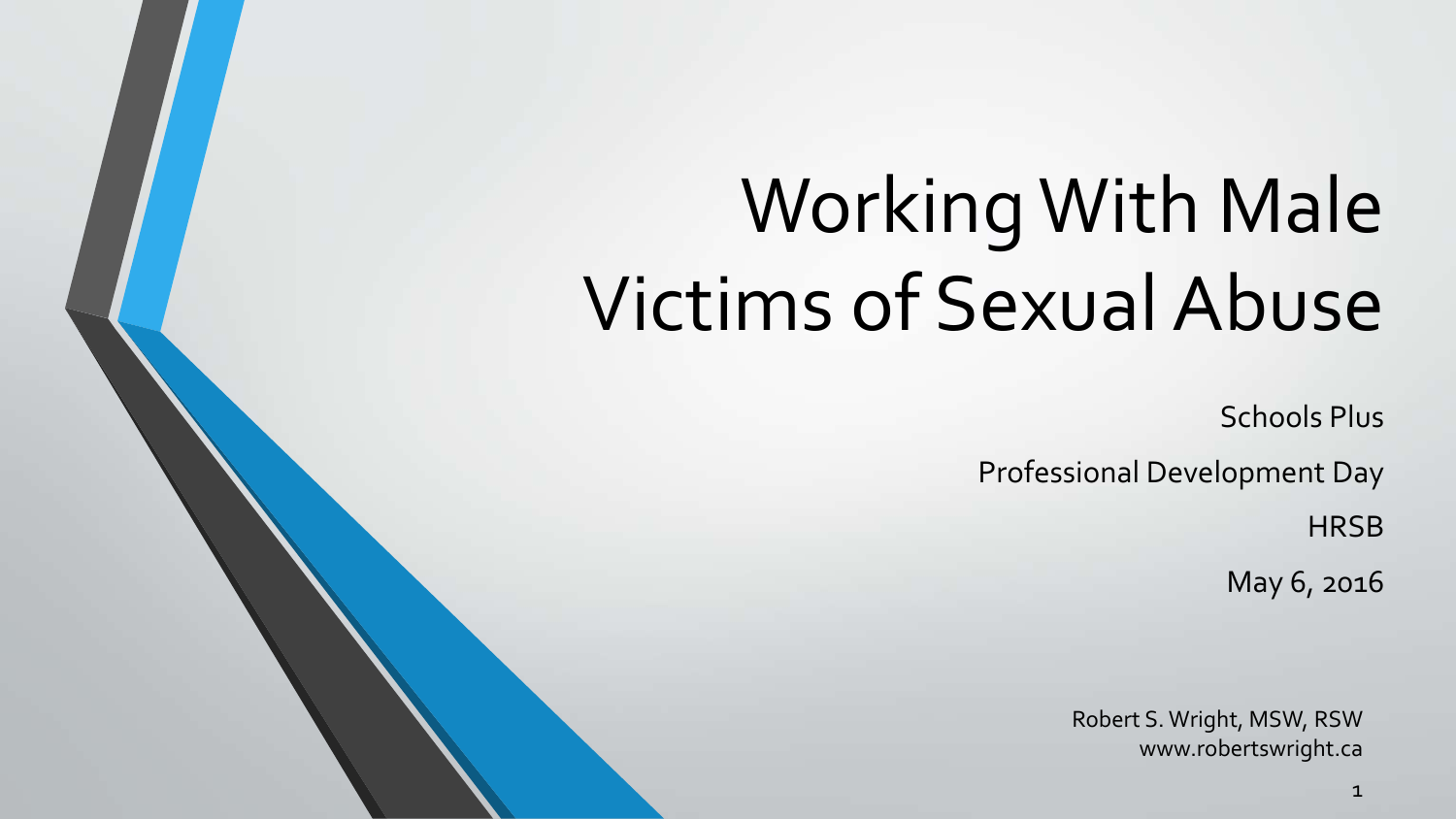#### Who is Robert S. Wright?

A Sociologist and Social Worker Private Practitioner, Direct Practice and Forensics Clinical Member, ATSA Former Long-time Child Welfare Professional Former Correctional Mental Health Worker , WS Penn. Former Exec. Dir., Child & Youth Strategy of Nova Scotia Facilitator of ManTalk

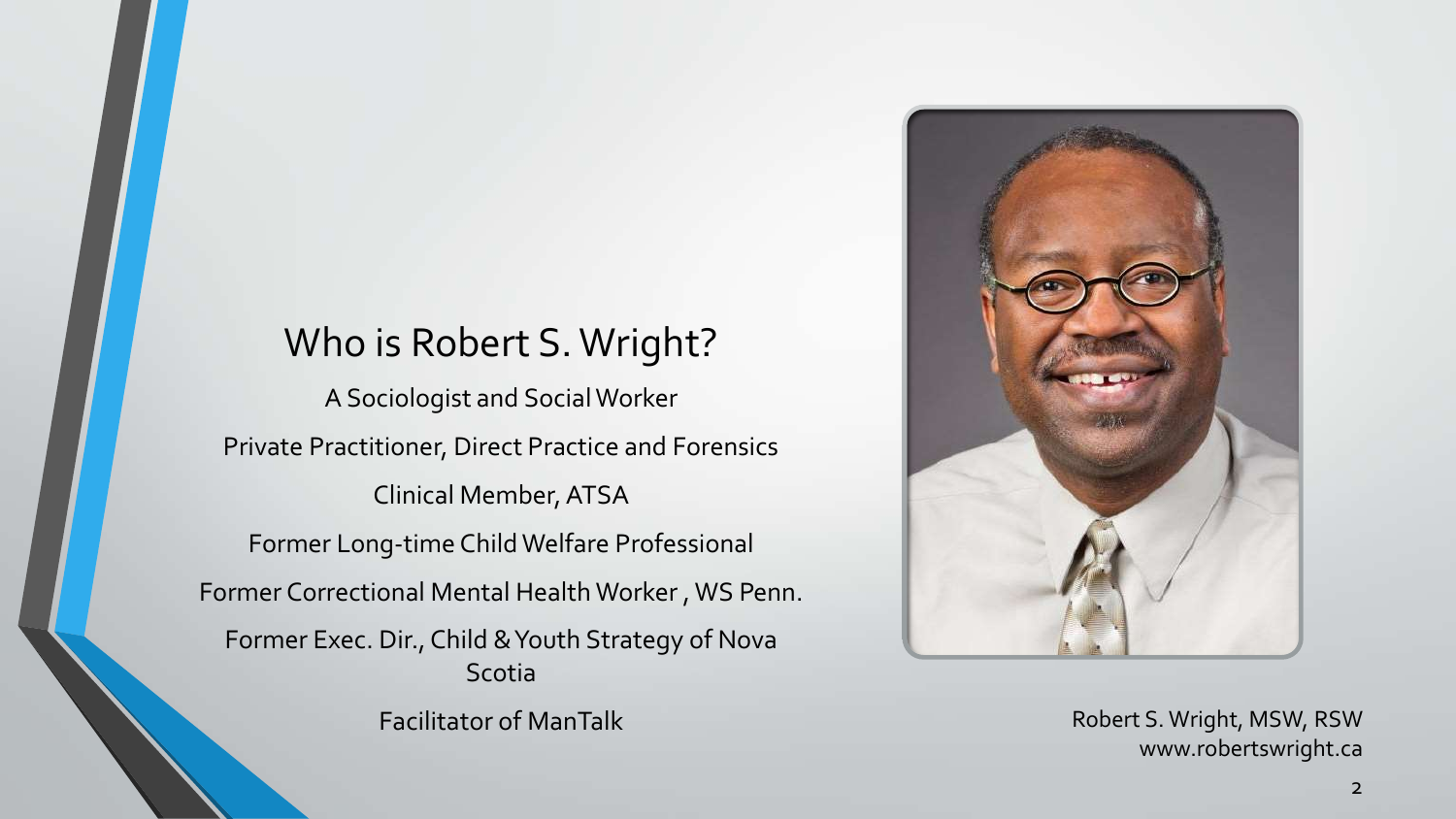### What are your Questions About Boys?

- Why are you in this workshop?
- What motivates you to (want to) work with male victims?
- What is the most important thing you need to take away from this session?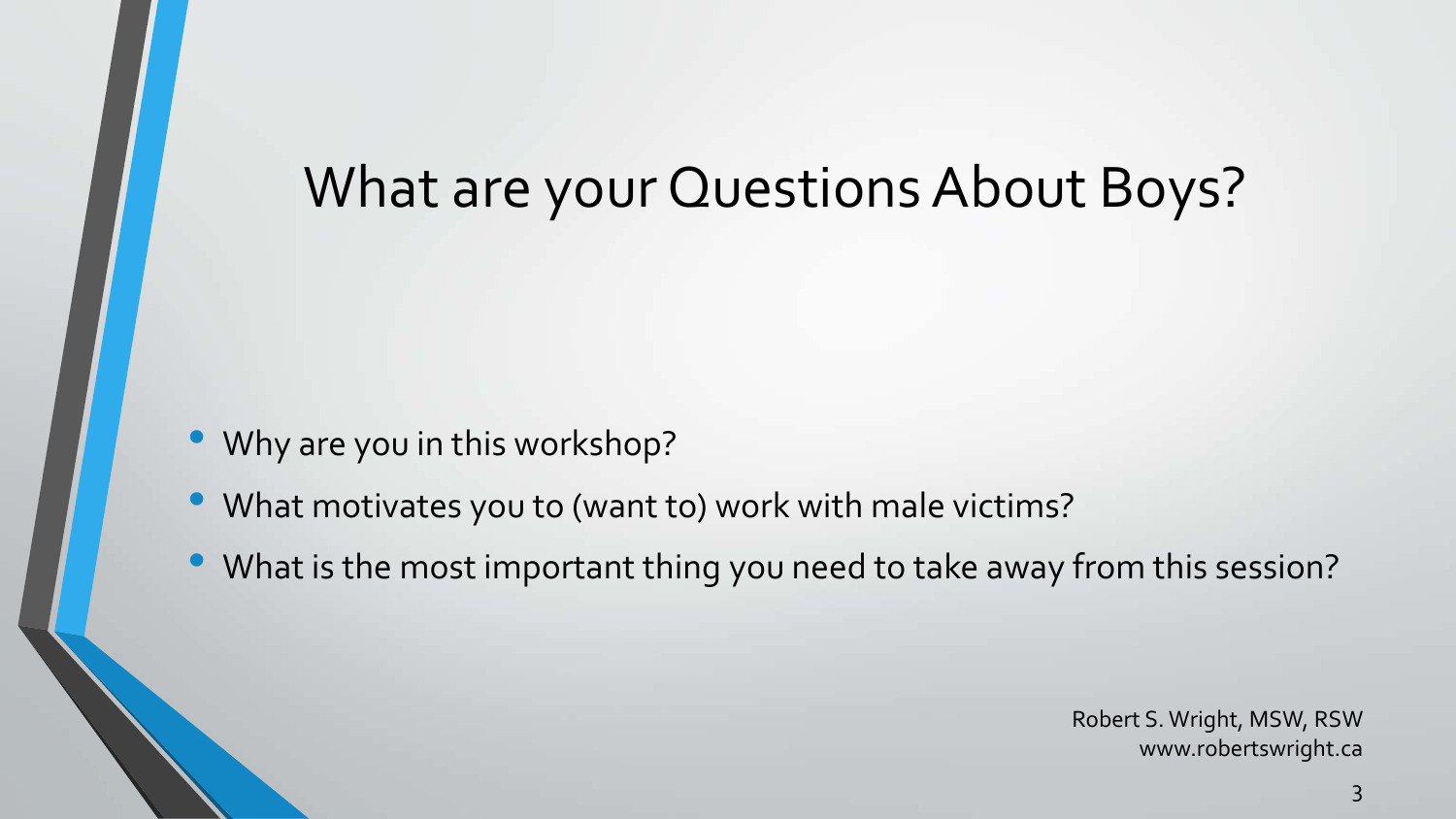## Boys and Men are in Bad Shape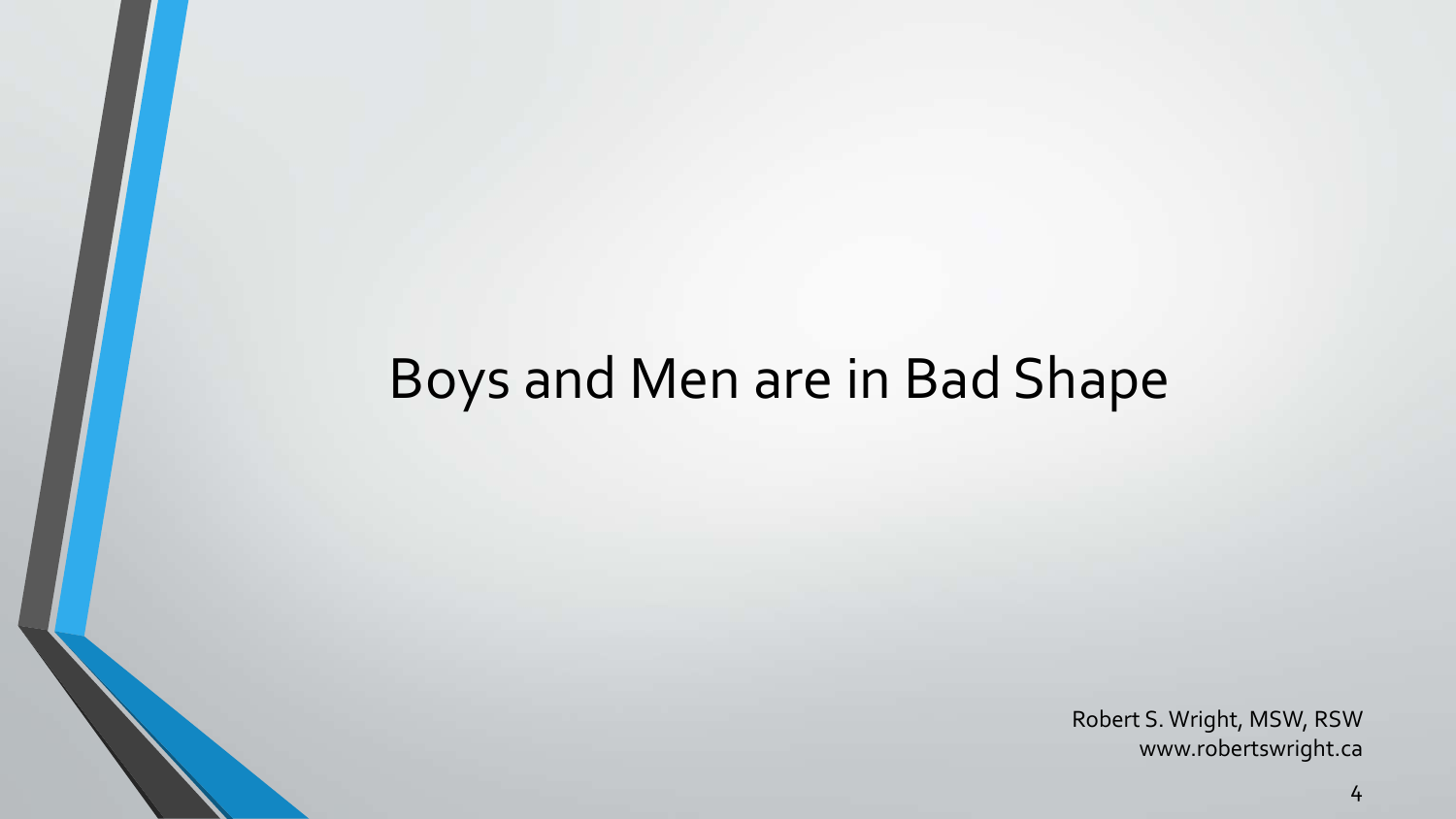## Men Die Younger Than Women

# (life expectancy of 79 vs 83)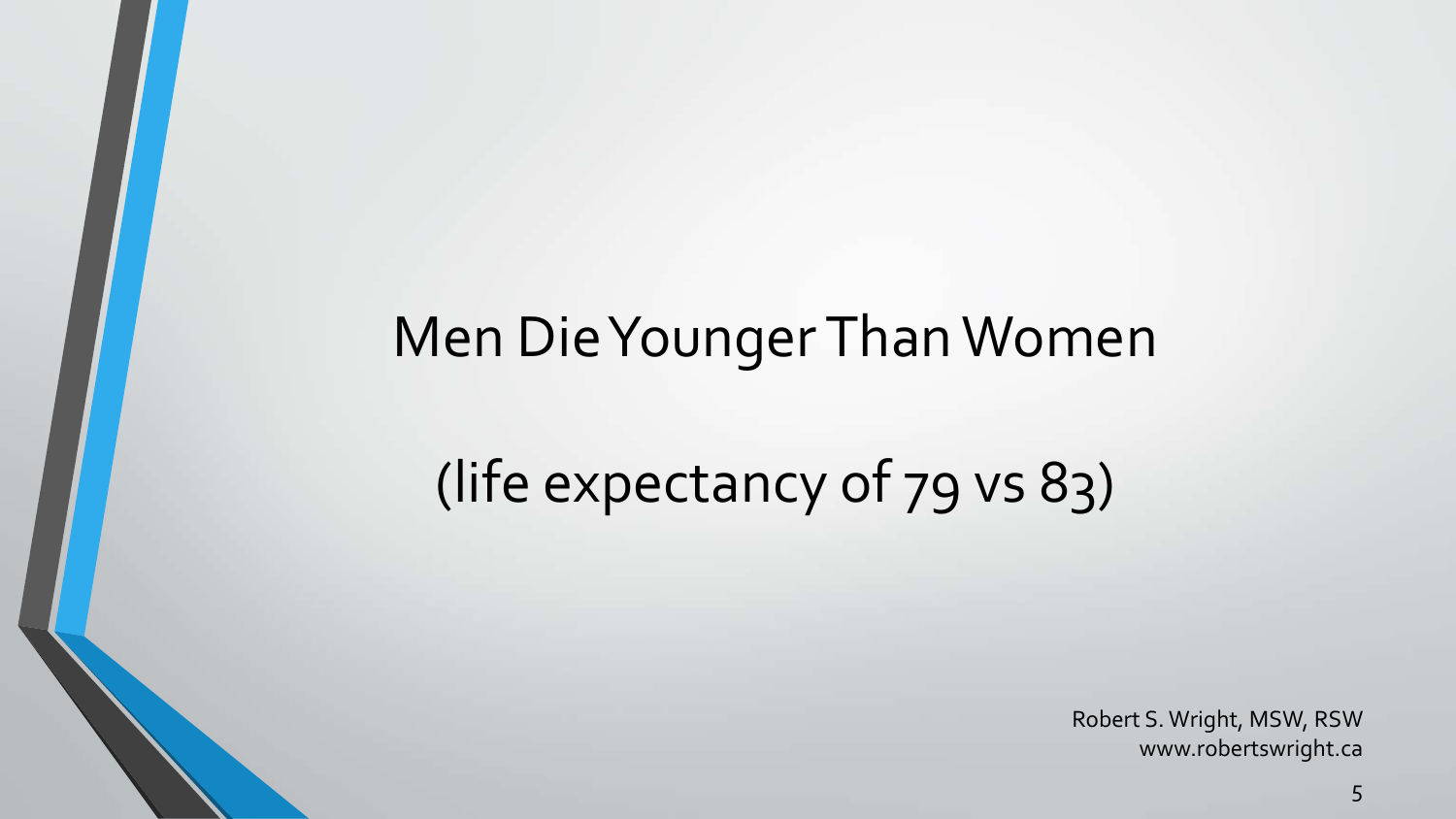#### Men Have Higher Dropout Rates Than Women (Dropout rate, population aged 20 to 24, by sex, 1990/1991 to 2009/2010. StatsCan)

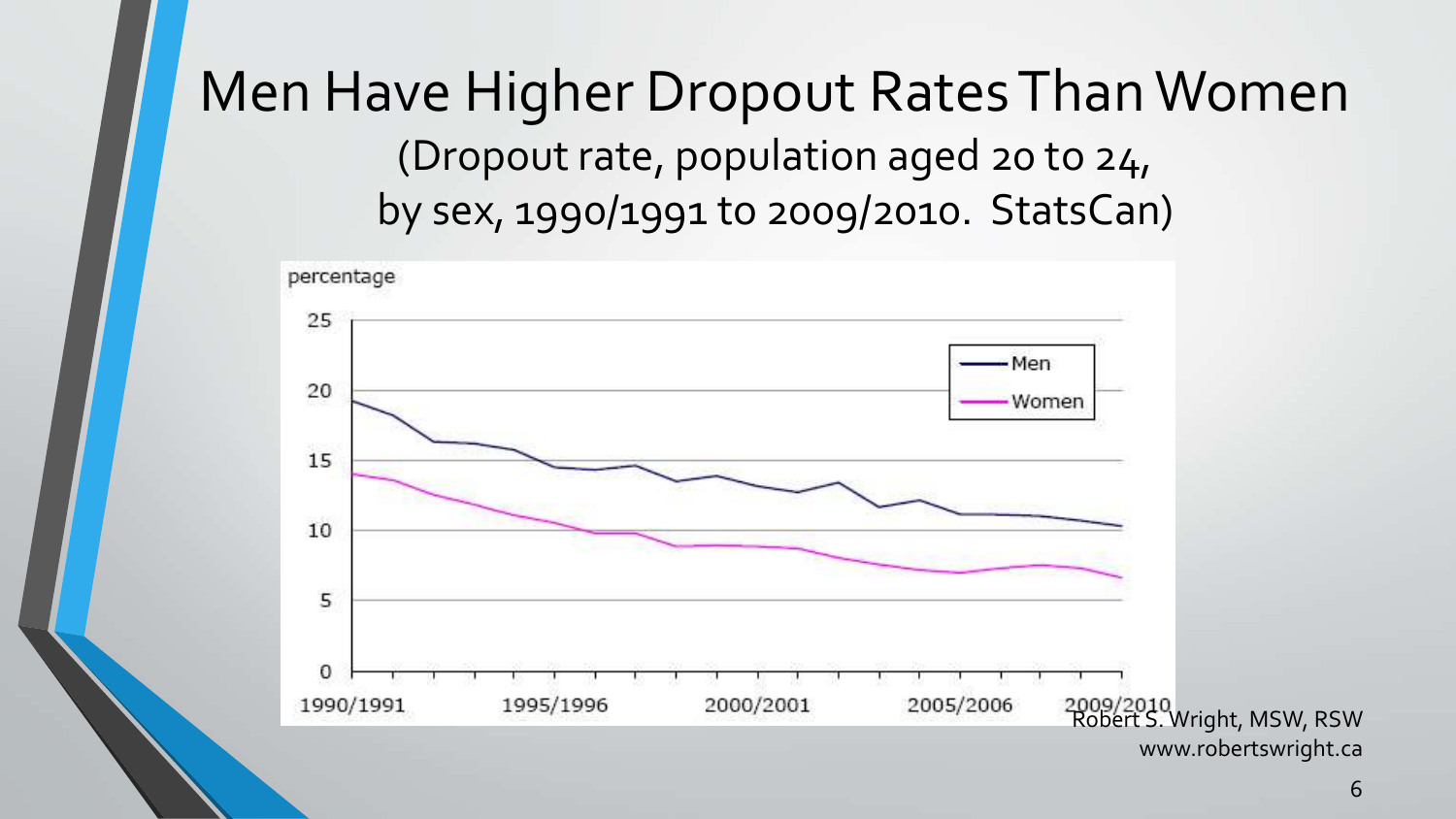#### Men Have Lower Rates of Attaining Tertiary Education

Population who attained tertiary education, by sex and age group



Robert S. Wright, MSW, RSW www.robertswright.ca

Source, OECD Education at a Glance, 2013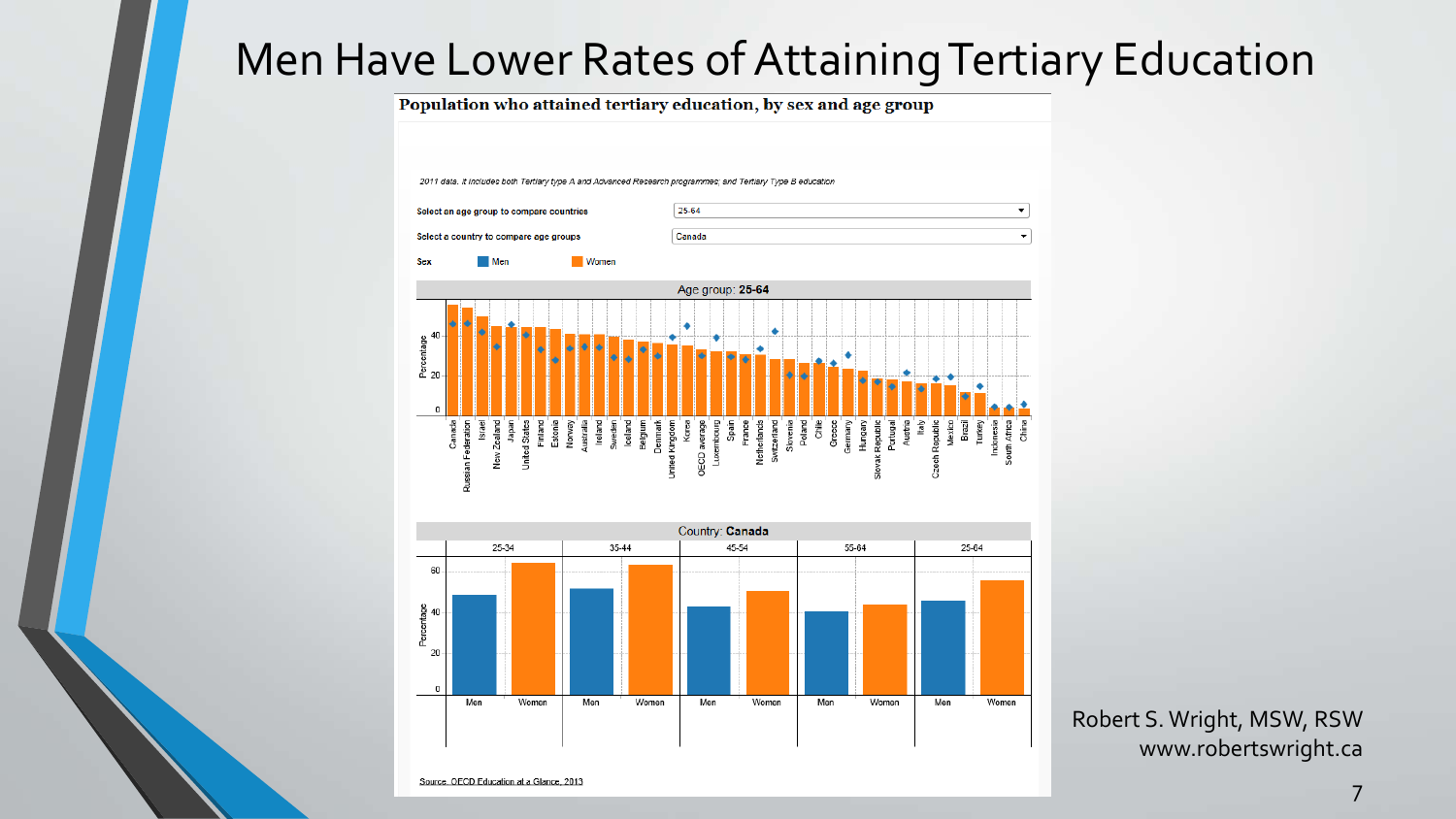Men die by suicide at a rate 3 times higher than women (Suicides per 100,000, by age group and sex, Canada, 2009. StatsCan)



8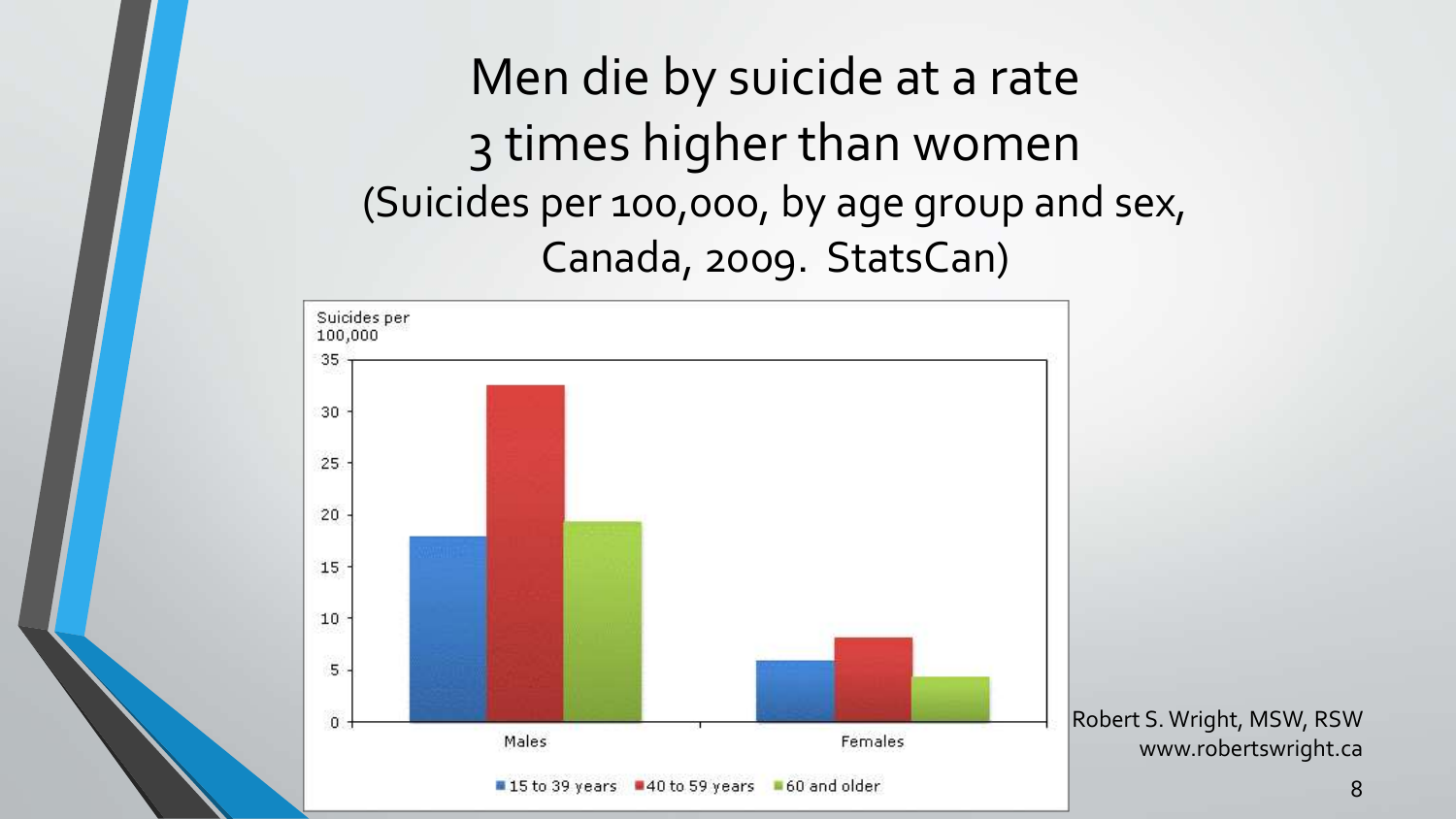# Men make up 90% of total admittances to custody in Canada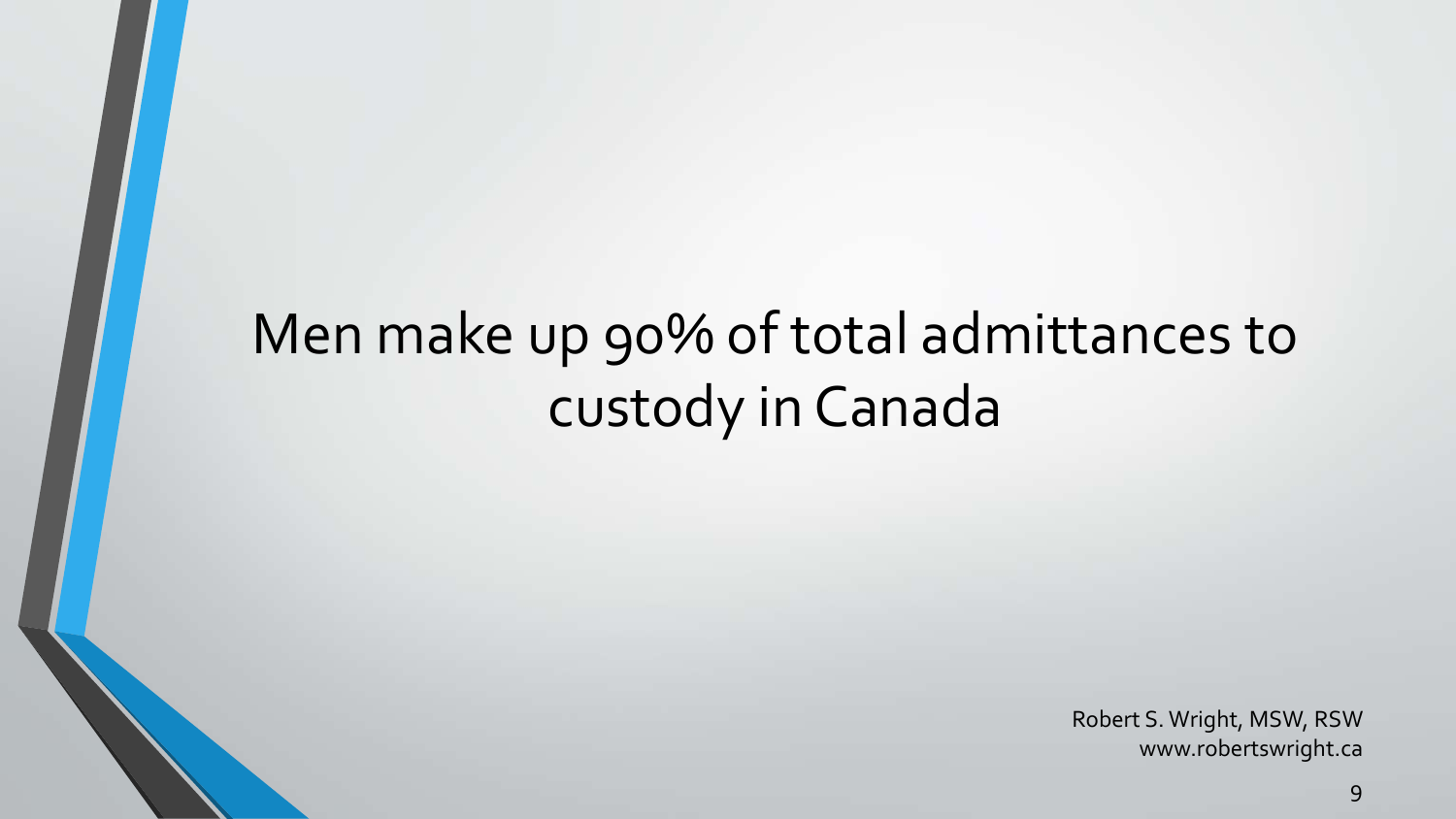Young men . . . [are] less engaged in school and they . . . dropout of high school . . . at a higher rate than girls. . . . girls are more likely than boys to go on to post-secondary education - Stats Can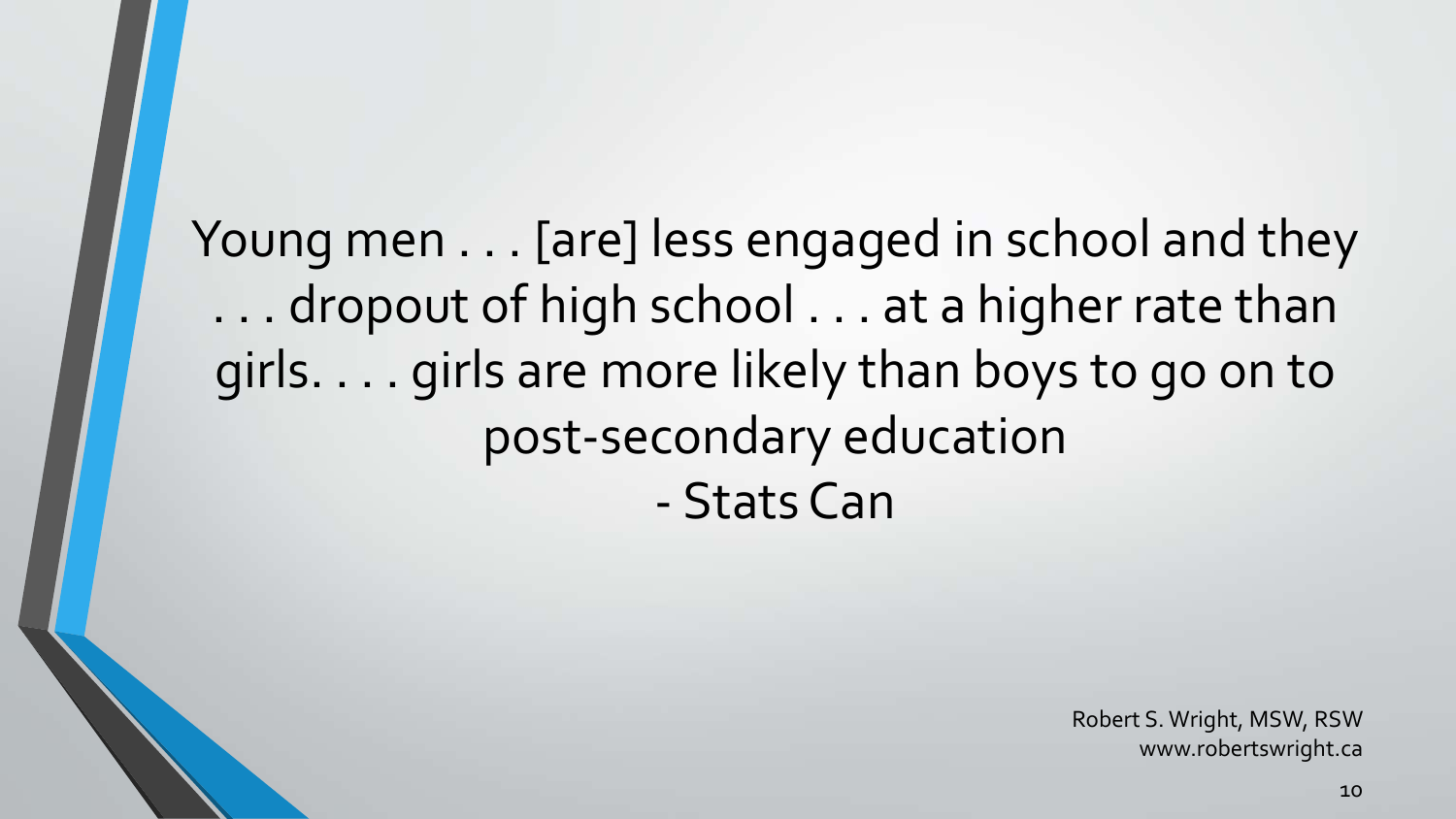### Boys and Men are in Bad Shape . . .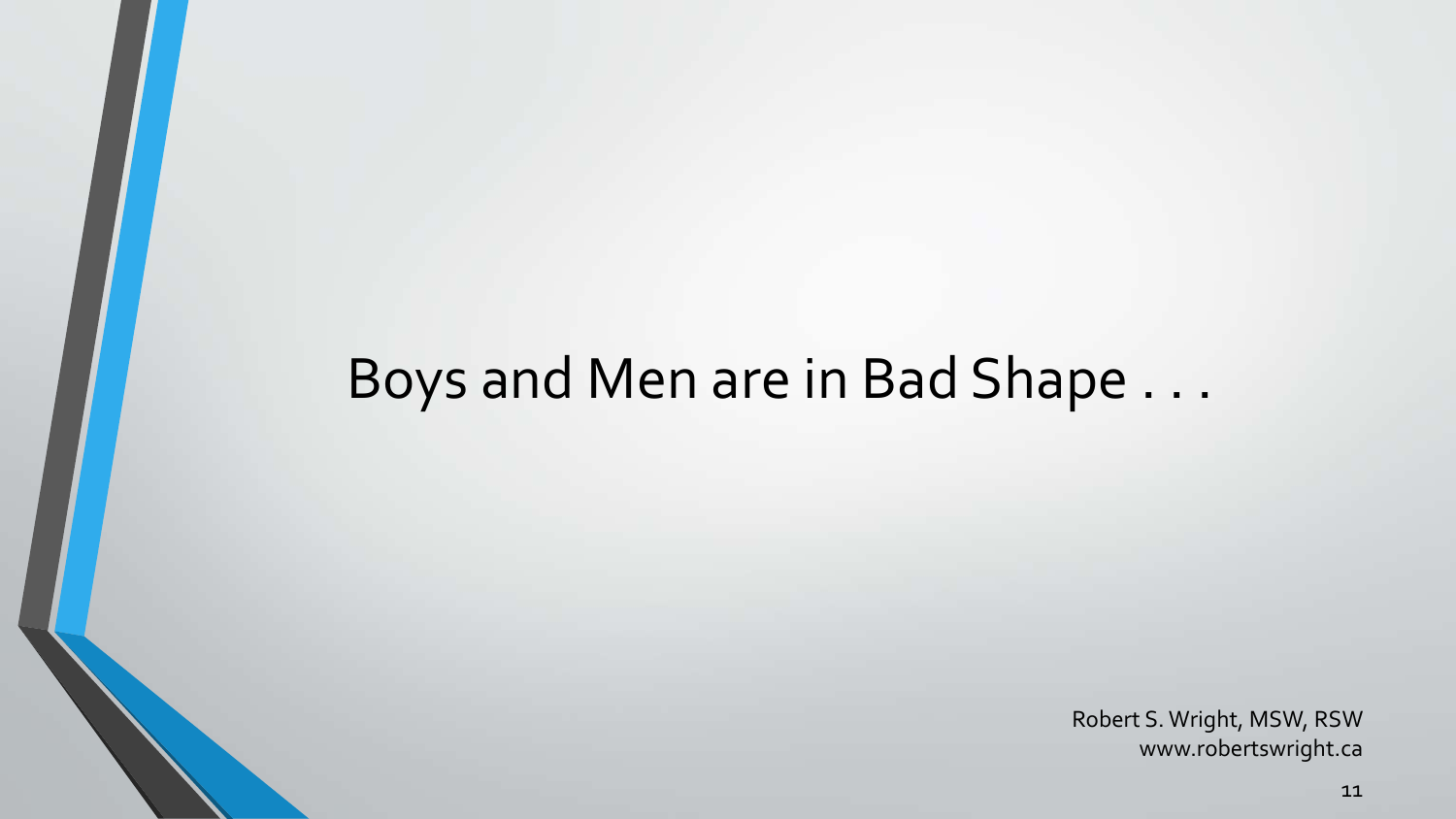# . . . And we seem to have no clue how to help them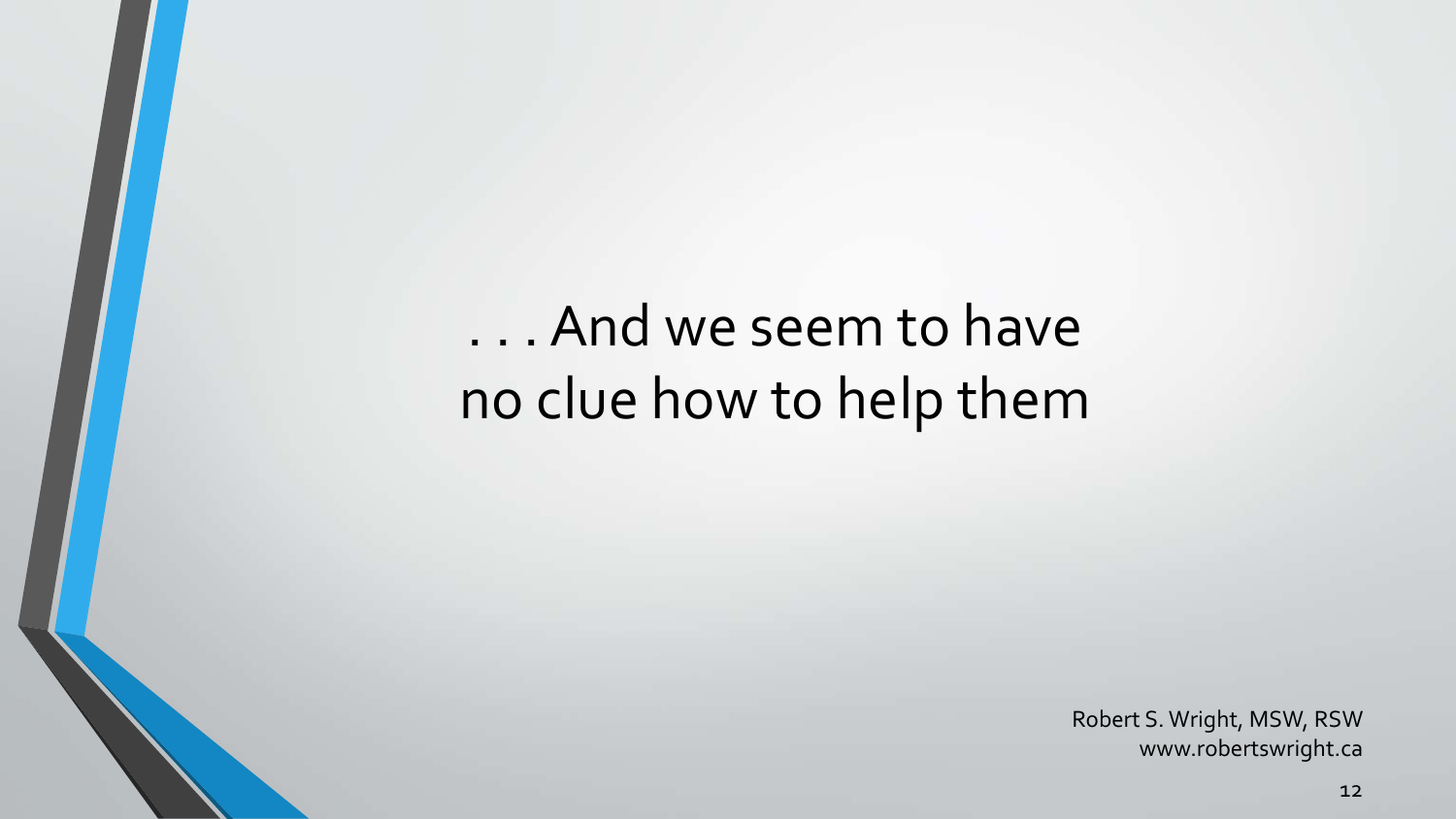

www.robertswright.ca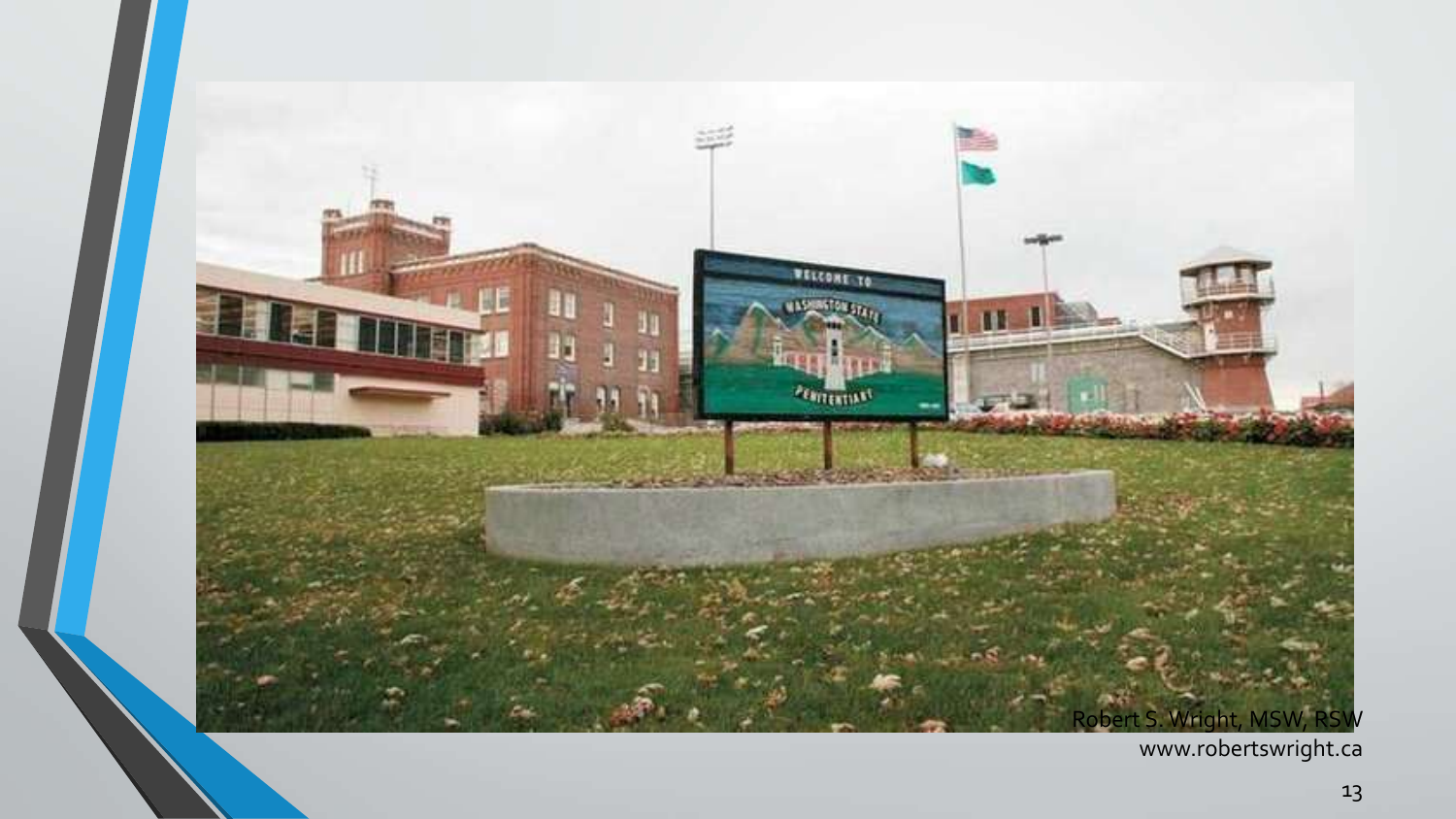The measure of victimization experience and trauma symptomatology among protective custody inmates at Washington State Penitentiary: Implications for returning persons to general population Robert S. Wright (Last updated on  $5/28/97$ )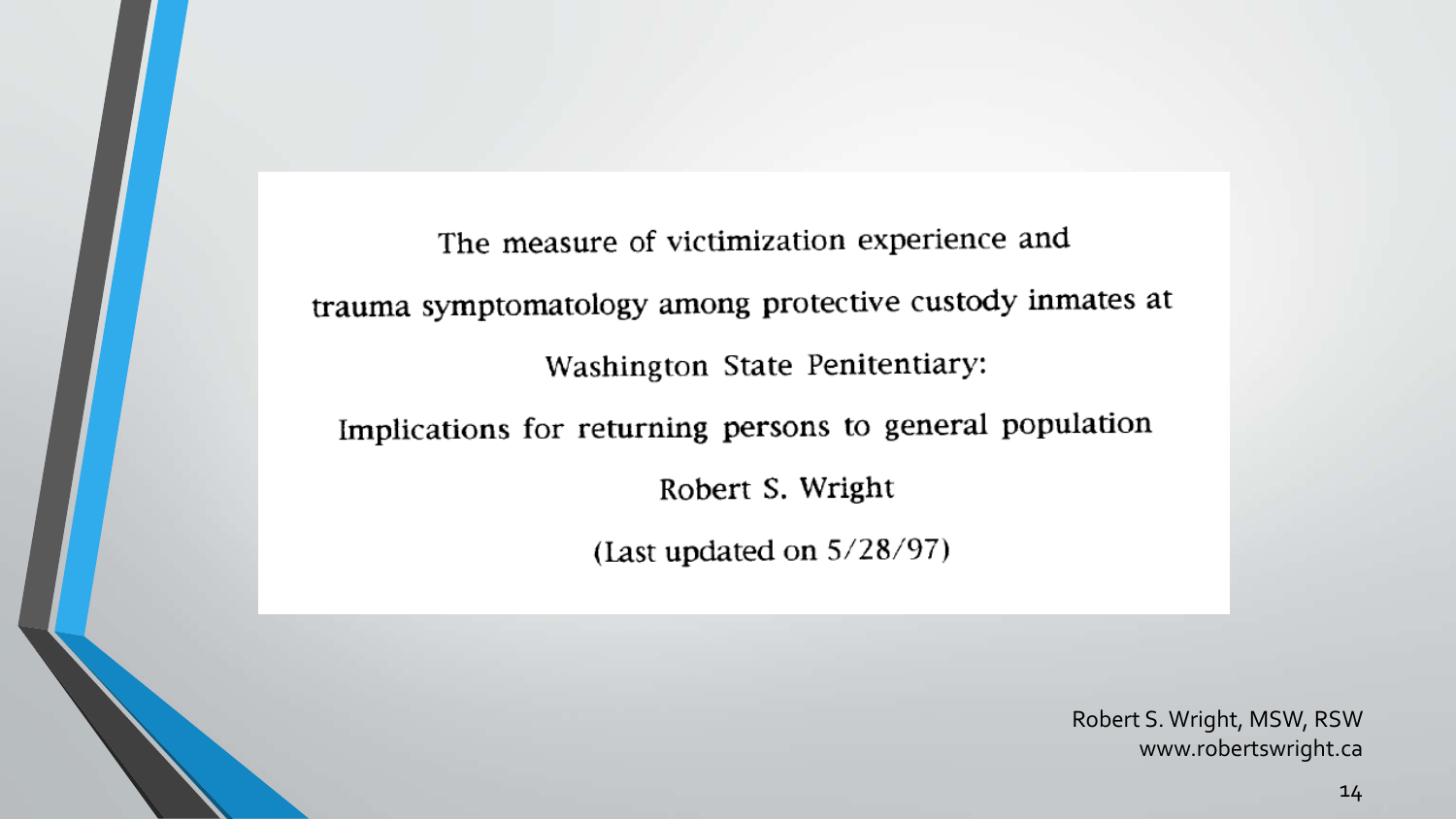# Johnny's Story

- 21 year old man on PC Range for SA, and host of other charges from 1 incident
- Attended treatment as a diversion until I "fired him" as a client
- After detailed sexual history was able to make connections between victimization and perpetration
- Revelation: "I don't think I've ever truly had consensual sex"
- Transitioned speedily into offender treatment and transfer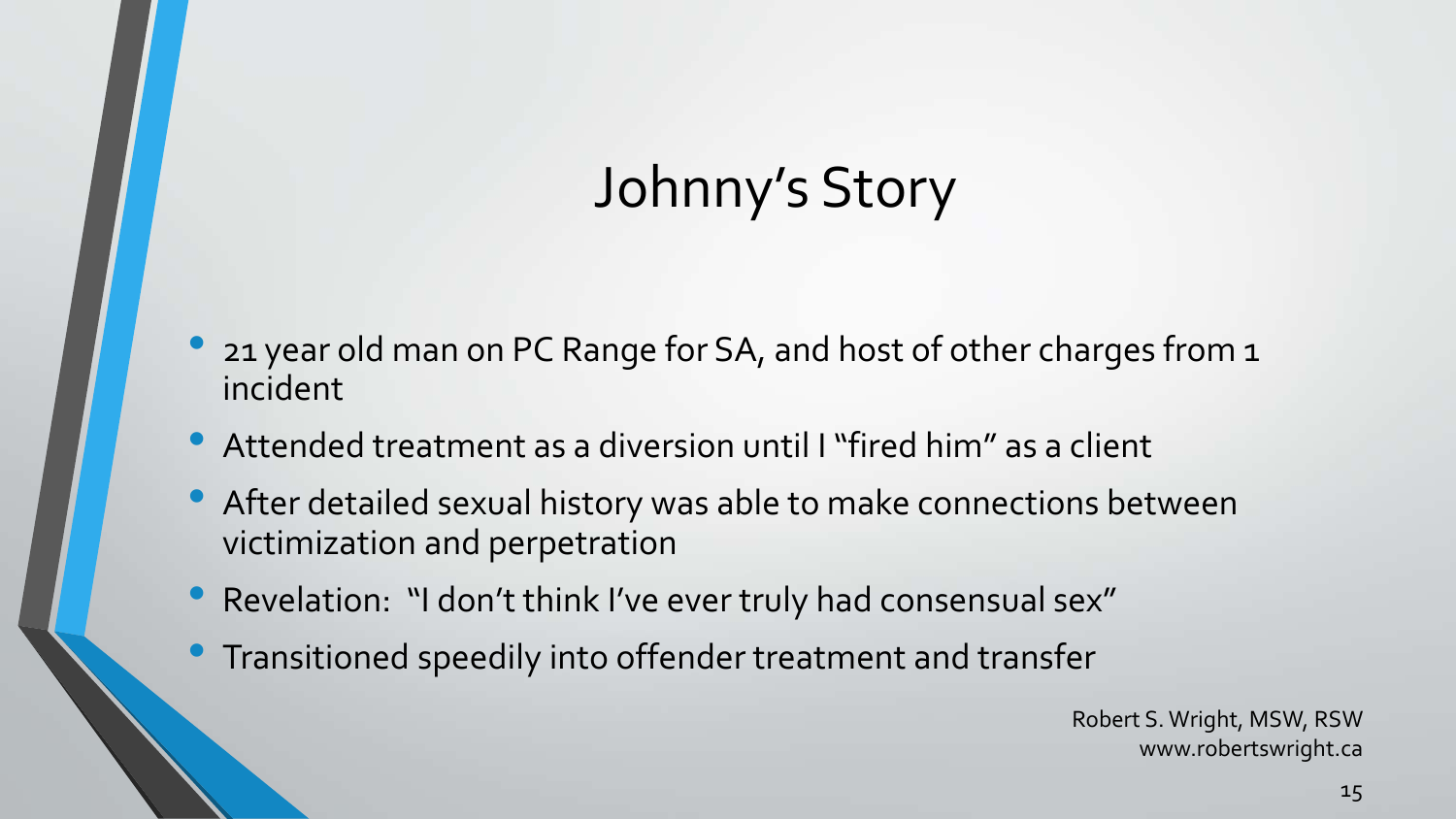Men are more frequently victims of sexual abuse than we once thought, yet report less frequently than women and receive little treatment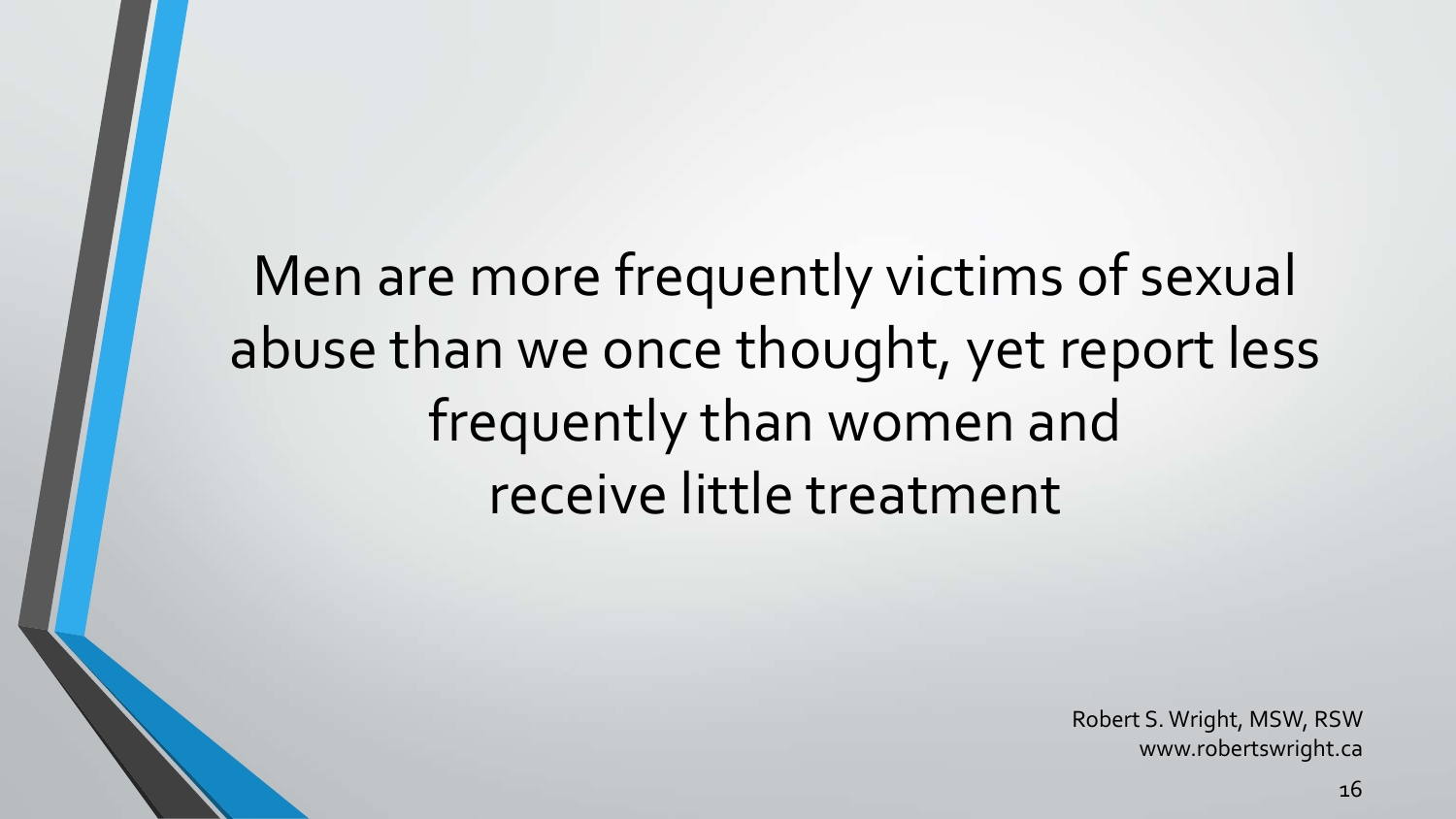Police Reported SA rate female victimization 10x that of men GSS Reported SA rate female victimization 5x that of men Field Researchers suggest female rate of victimization is 2x that of men What is the actual rate?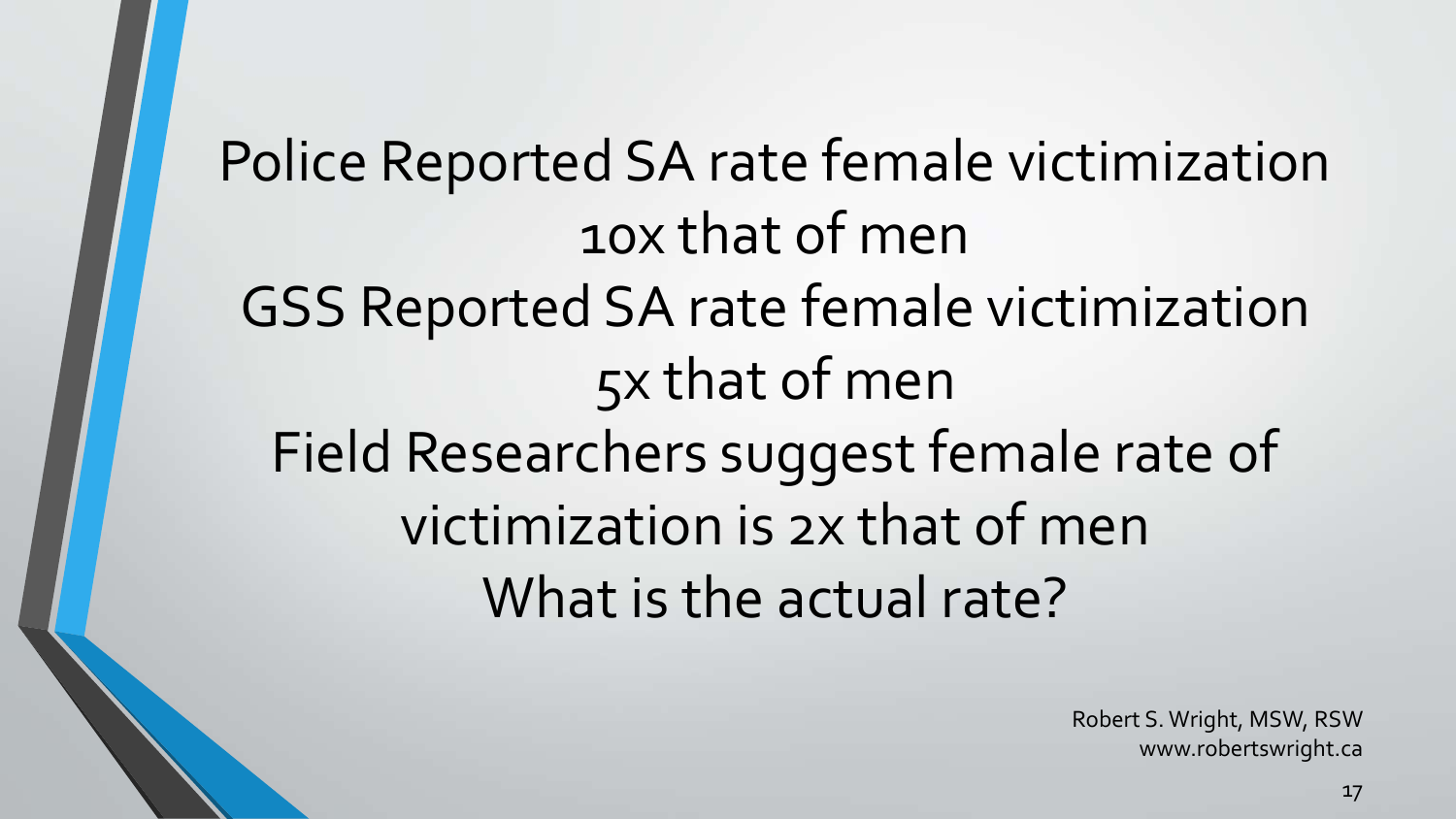# So what?!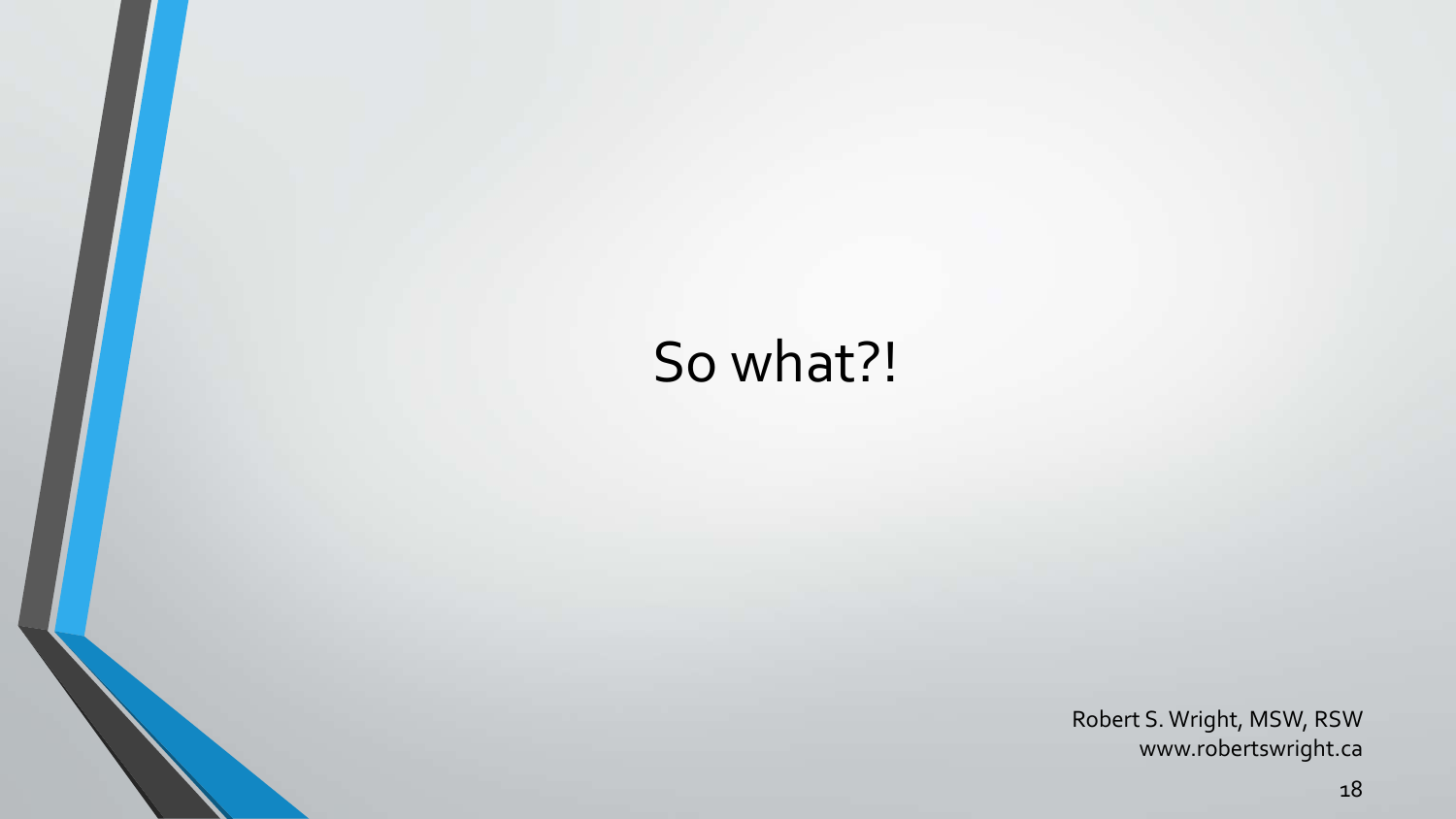# Addressing men's problems is key to engaging men as healthy, whole citizens as partners in solving our shared problems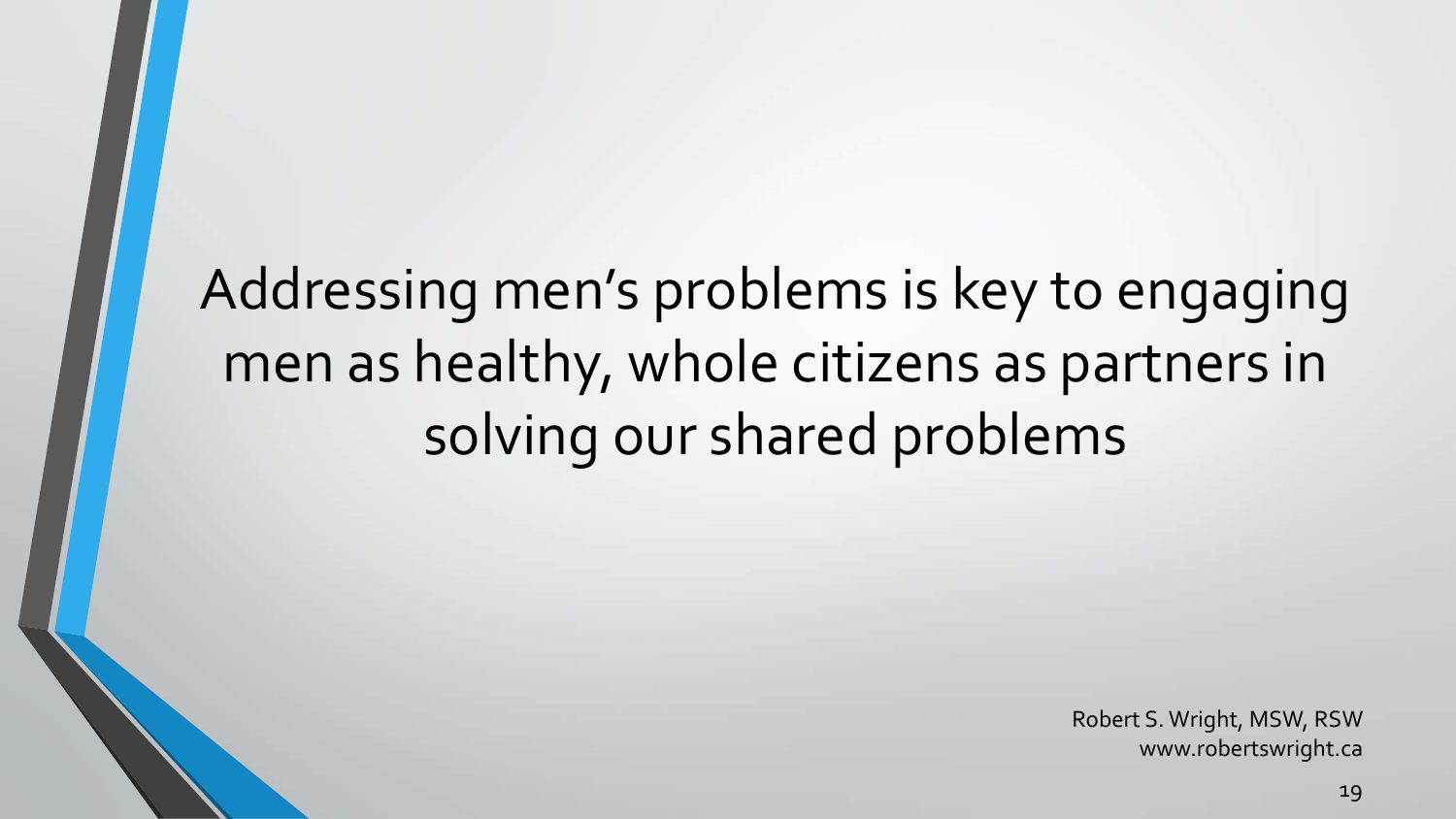#### Patterns of Male Victimization

- Inappropriate sexual play of children and siblings left unchecked
- Unhealthy masculine socialization perpetrates "sexuality abuse"
- Sexualized bullying among teen boys
- Clerical/Religious sexual abuse of boys
- Sexual exploitation of gay and questioning boys
- Hazing and "frat boy" sexualized violence
- Prison and institutionalized sexual violence
- Gendered sexual coercion in relationships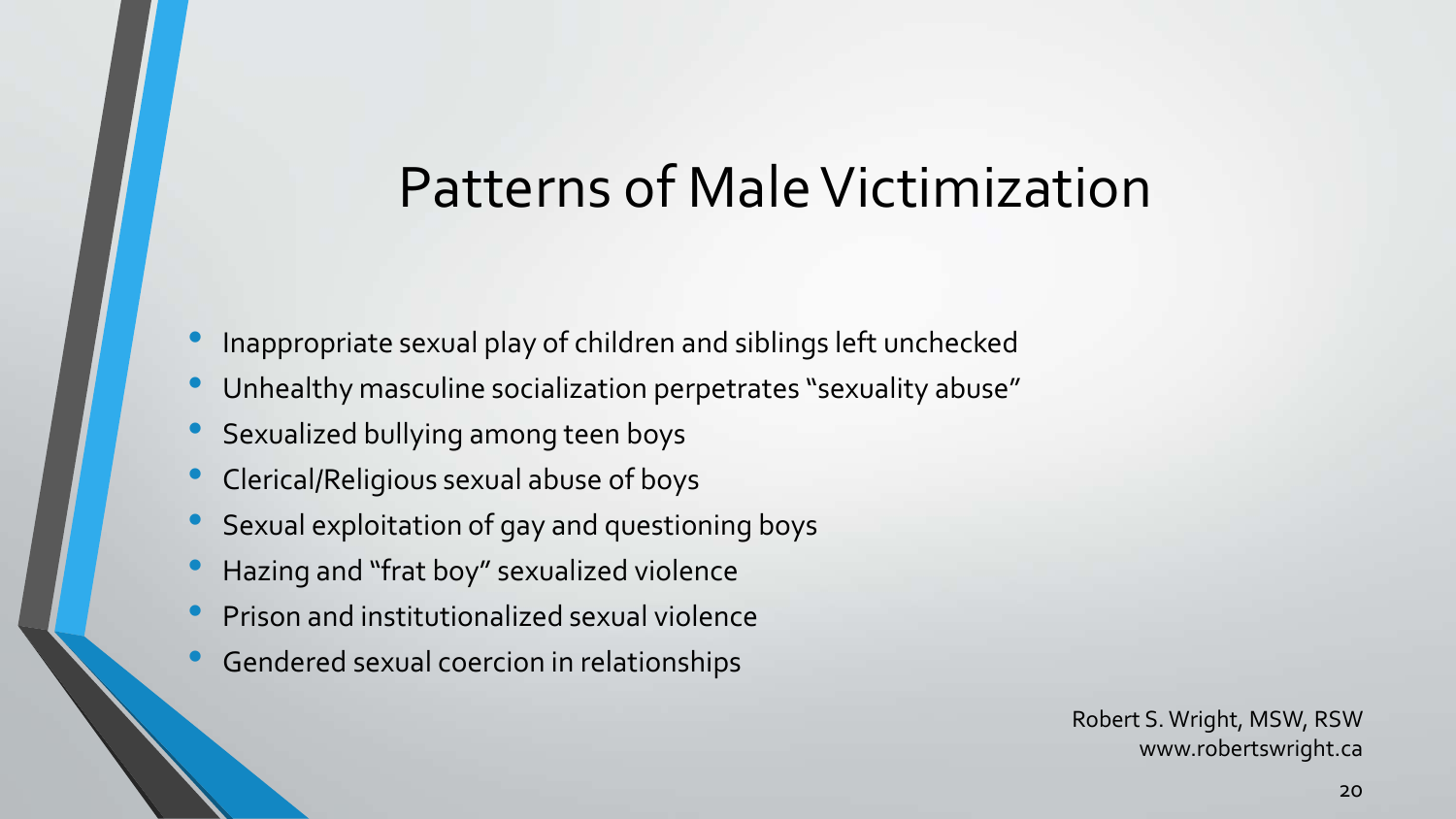# 2 men sought in N.S. after teen allegedly kept in chains, sexually assaulted (Sept. 2012)

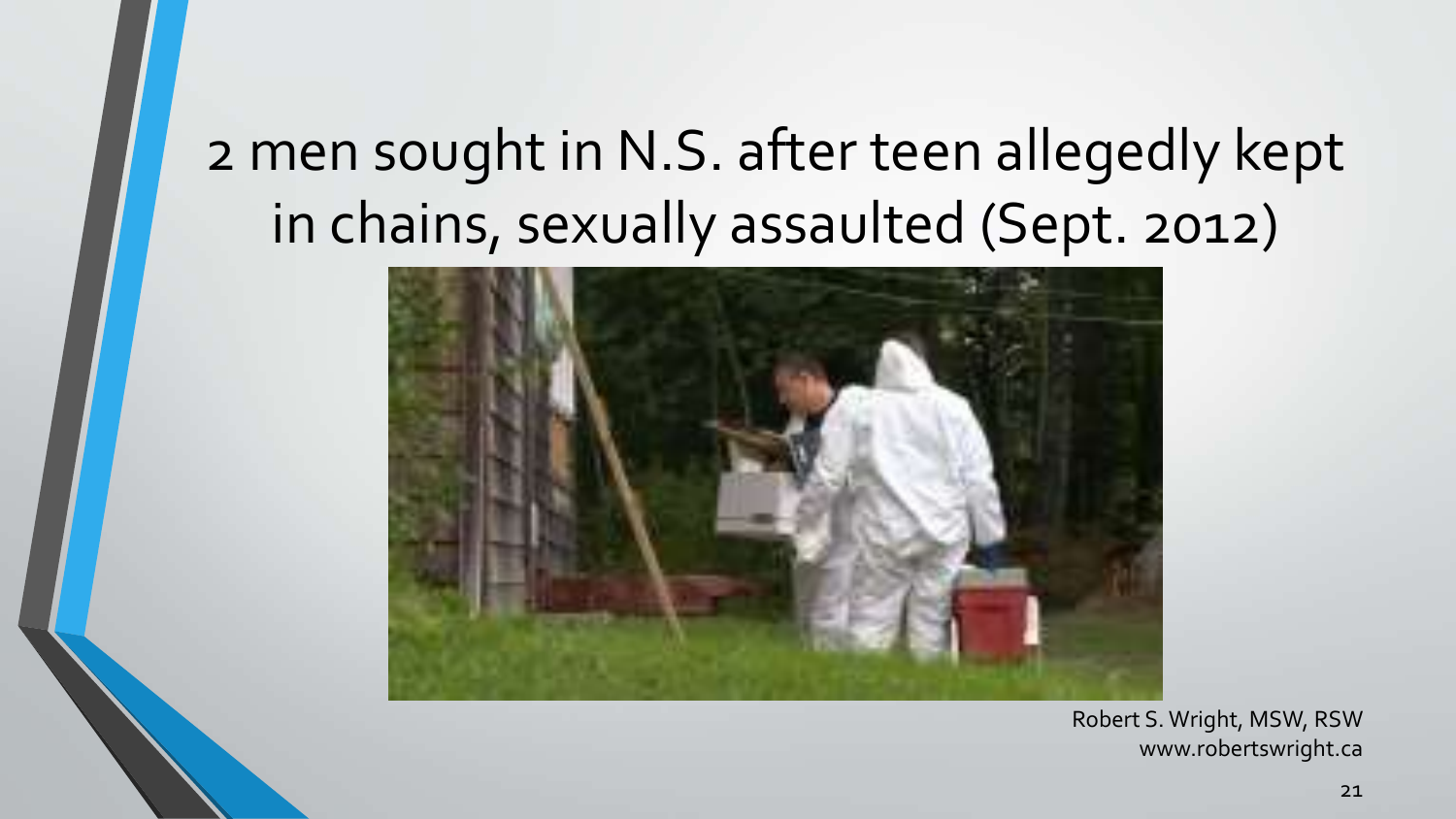### How do we Meet Boys' Needs

- Acknowledge male victimization when discussing SA
- Explore male victimization as an issue when addressing internalized and externalized behavioural problems in boys
- Explore history of victimization when dealing with male "perpetrators"
- Including the needs and experiences of men in the SA discourse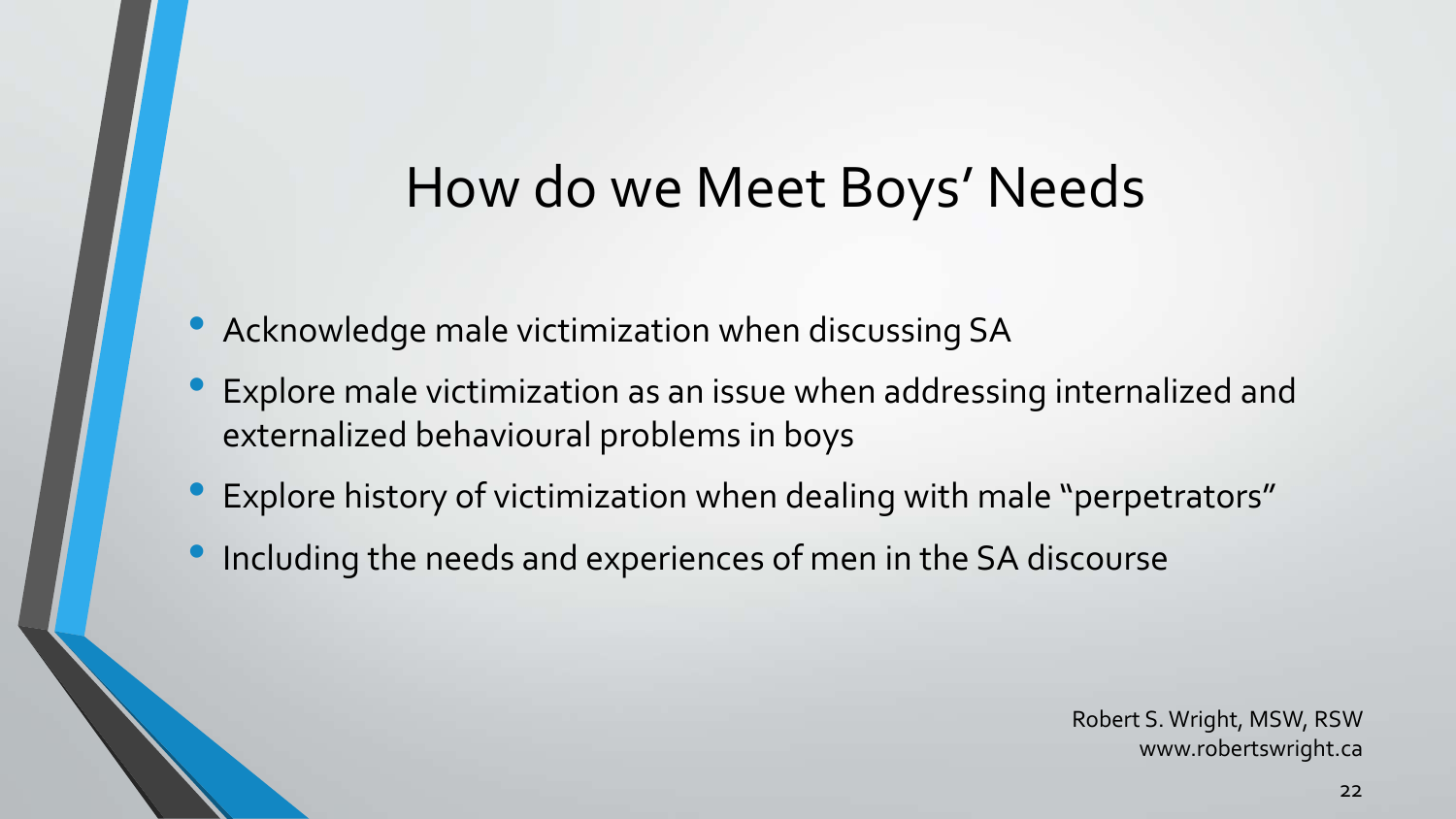# Matthews' Four Propositions

#### Inclusivity must

- Articulate diverse male-centred points of view
- Support male victims as they search for balance in their struggle to heal
- Honour and protect female victims' gains and women's leadership in breaking the silence about violence and abuse
- Envision the empowerment of all stories into a coherent and inclusive perspective that we can collectively and respectfully own and use in the struggle to reduce and eliminate interpersonal violence.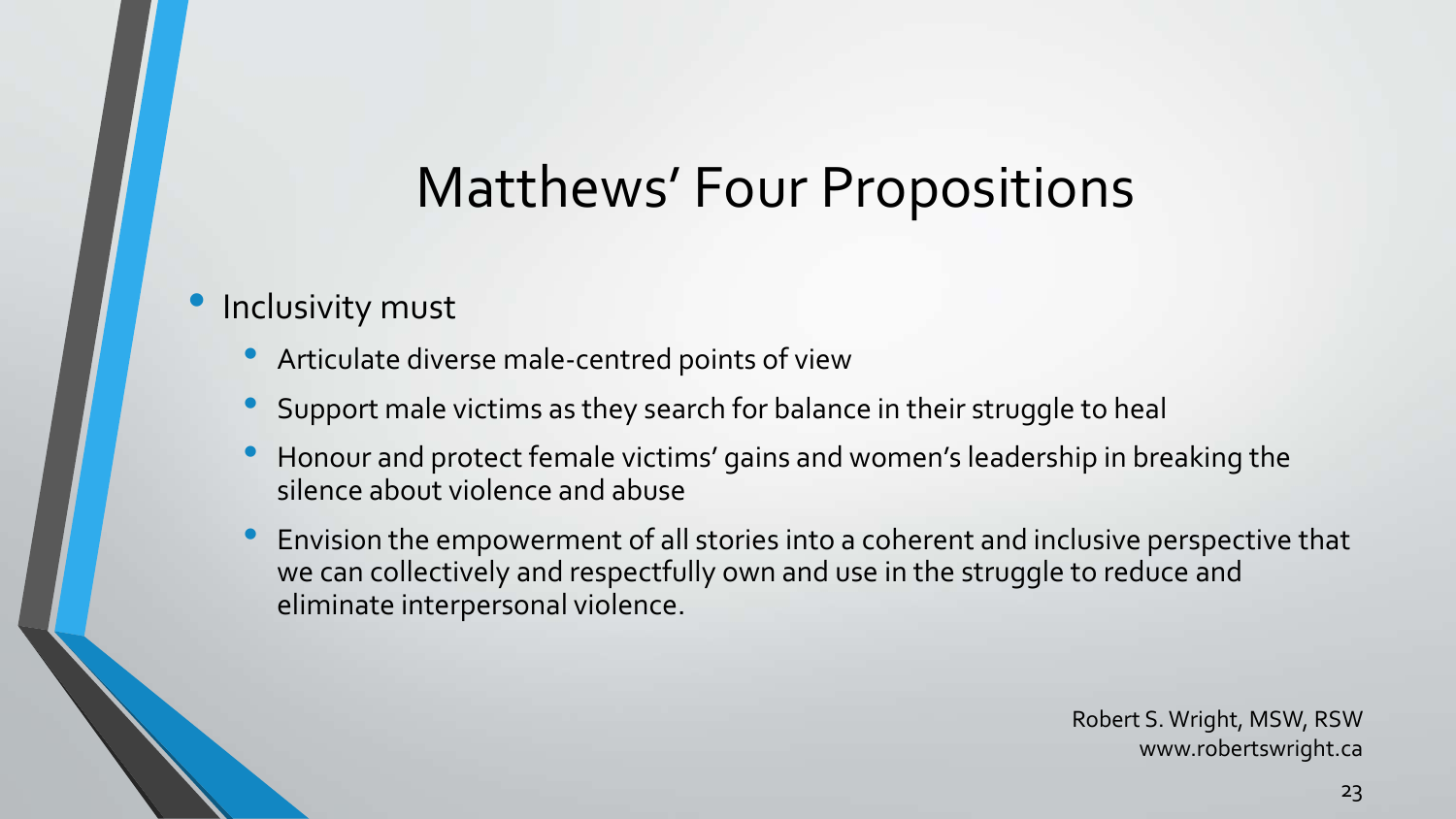# Is Feminism Still Relevant?

- Like anti-oppression, africentricity, queer theory, non-violent civil disobedience, critical race theory and others, feminism is an emancipatory theory that seeks to right injustice and exclusion of a discriminated against segment of society. It is feminism, with its inclusive lens of intersectionality, that has been responsible for much of the progress made in the SA field.
- As male stories begin to be voiced more centrally in the SA discourse I believe we will see that male victimization is fueled in our society by the same forces that are at the root of the oppression of other peoples.
- Until a male-centric, emancipatory theory, with a powerful analysis, model of practice and critical mass of practitioners comes along, feminism seems still to be the most powerful tool in the project to advance the cause of male victims of SA.
- What we have seen from the Men's Rights movement is not a progressive emancipatory voice. The men's liberation movement (whether feminism informed or masculinism informed) has yet to show up as a legitimate foundation for this work.